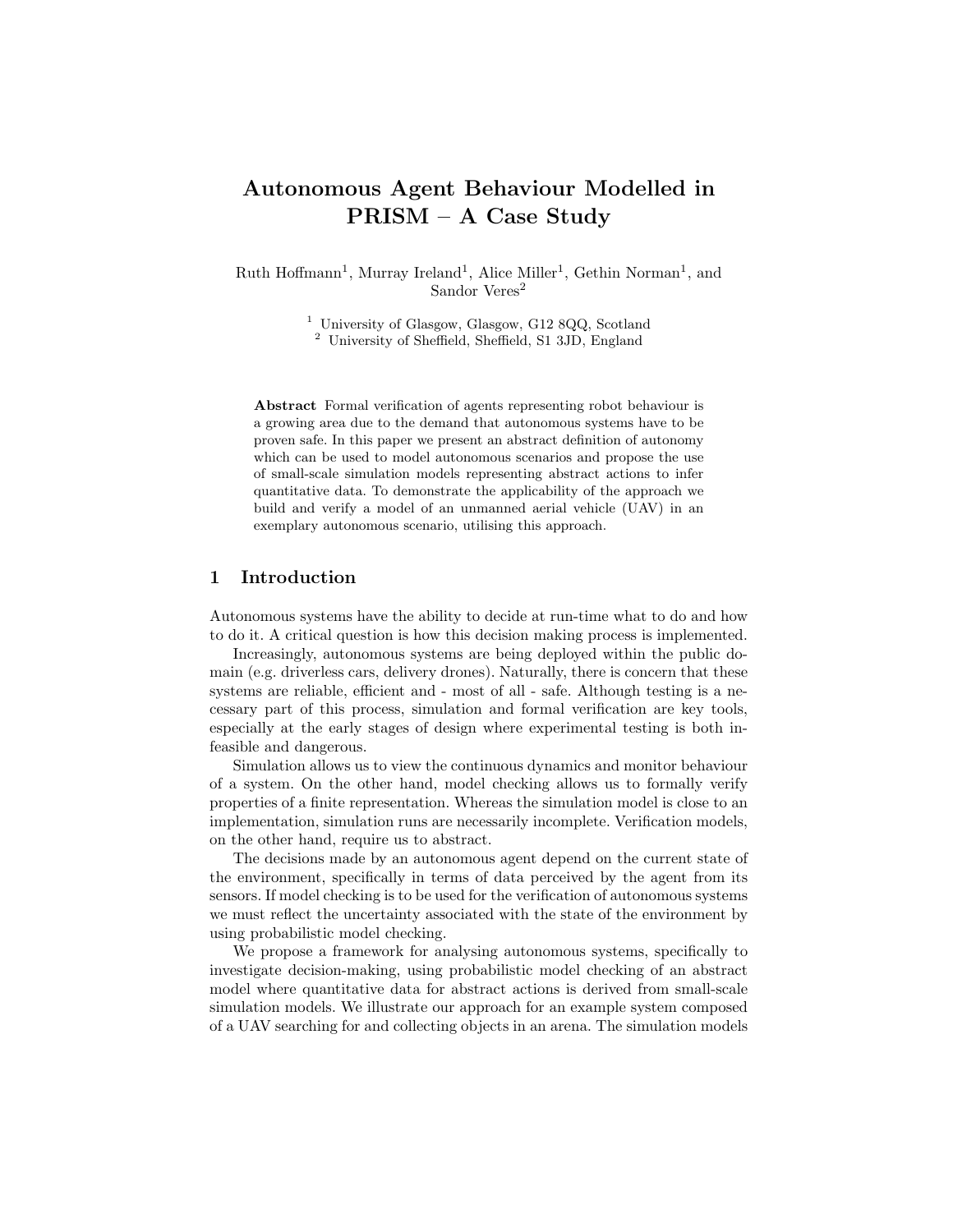#### 2 Hoffmann, Ireland, Miller, Norman and Veres

for abstract actions are generated using the object-oriented framework Simulink and the abstract models are specified and verified using the probabilistic model checker PRISM. In our example, autonomous decision making involves making a weighted choice between a set of possible actions, and is loosely based on the Belief-Desire-Intention architecture [\[7\]](#page-5-0).

Previous work in which model checking is used to verify autonomy includes [\[4\]](#page-5-1) in which the decision making process is verified in isolation, while our aim is to integrate this process with the autonomous agent as a whole. Other research includes an investigation of the cooperative behaviour of robots, where each robot is represented by a hybrid automaton [\[2\]](#page-5-2), and verification of a consensus algorithm using experimental verification and an external observer [\[3\]](#page-5-3).

### 2 Autonomy

In order to formally define autonomous behaviour, we introduce finite state machines which abstract the autonomous actions independent of the agent type.

Before we give the formal definitions we require the following notation. For a finite set of variables  $V$ , a valuation of  $V$  is a function  $s$  mapping each variable in V to a value in its domain. Let  $val(V)$  be the set of valuations of V. For any  $s \in val(V)$ ,  $v \in V$  and value x of V, let  $s[v:=x]$  and  $s[v \pm x]$  be the valuations where for any  $v' \in V$  we have  $s[v:=x](v') = x$  and  $s[v \pm x](v') = s(v') \pm x$  if  $v' = v$ and  $s[v:=x](v') = s(v \pm x](v') = s(v')$  otherwise. For a finite set X, a probability distribution over X is a function  $\mu : X \to [0,1]$  such that  $\sum_{x \in X} \mu(x) = 1$ . Let  $Dist(X)$  be the set of distributions over X.

**Definition 1.** A probabilistic finite-state machine is a tuple  $\mathcal{M} = (V, I, A, T)$ where:

- $V$  is a finite set of variables;
- $-I \subseteq val(V)$  is a set of initial states;
- A is a finite set of actions;
- $T : val(V) \times A \rightarrow Dist(S)$  is a (partial) transition function.

The set of states of  $\mathcal{M}=(V, I, A, T)$ , denoted S, is the set of valuations  $val(V)$ of V. Let  $A(s)$  denote the actions available from state s, i.e. the actions  $a \in A$ for which  $T(s, a)$  is defined. In state s an action is chosen non-deterministically from the available actions  $A(s)$  and, if action a is chosen, the transition to the next state is made according to the probability distribution  $T(s, a)$ .

**Definition 2.** An autonomous probabilistic finite-state machine is a tuple  $\mathcal{A} =$  $(V, I, A, T, w)$  where  $(V, I, A, T)$  is a probabilistic finite-state machine and w is a weight function  $w : val(V) \times A \rightarrow [0,1]$  such that for any  $s \in val(V)$  and  $a \neq b \in A$  we have  $w(s, a) \neq w(s, b)$ .

In an autonomous machine the non-determinism in the first step of a transition is removed. More precisely, if the machine  $\mathcal{A} = (V, I, A, T, w)$  is in state s, then the action performed is that with the largest weight, that is the action:

$$
a_{s,w} = \arg \max \{ w(s,a) \mid a \in A(s) \}.
$$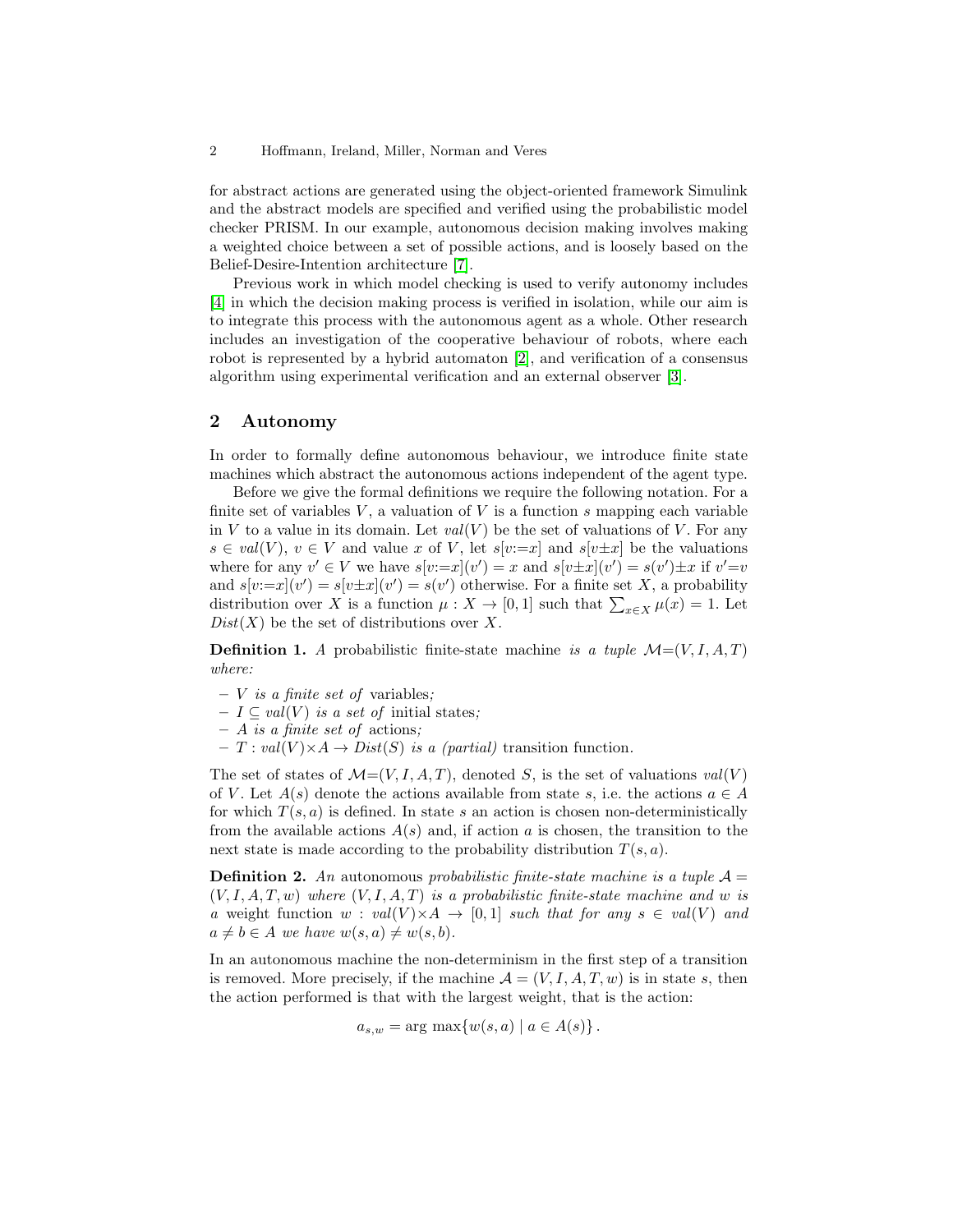Requiring the weights for distinct actions and the same state to be different ensures this action is always well defined. Having removed the non-determinism through the introduction of a weight function, the semantics of an autonomous finite state machine is a discrete time Markov chain.

# 3 UAV Example

In this case study we consider a specific example (a simple search and retrieve example, with a UAV in a finite sized arena) to demonstrate our approach.

The UAV first takes off and checks whether the system and sensors are functional. If the UAV detects an issue in the system, then it returns to base. Otherwise it will proceed to search for a given number of objects. When an object is found, the UAV positions itself above the object and descends until the grabber can pick it up. The UAV then ascends to transportation height and transports the object to the deposit site. There is the possibility that the UAV will drop its object along the way and need to retrieve it. Once the UAV is above the deposit site, it releases the object and ascends back to search height. It will then decide whether it continue the search or return to the base and complete the mission. During operation, the UAV may return to base to recharge if it is low on battery, or conduct an emergency landing, due to an internal system error. If the mission time limit is reached, the UAV abandons the mission and returns to base. Figure [1](#page-3-0) represents this scenario, showing the different modes of the UAV and progression between the modes.

We represent this scenario using a autonomous finite-state machine  $A$ . The variables  $V$  of  $A$  are given by:

- $-$  *obj* the number of objects which have not been found;
- $-pos=(pos_x, pos_y)$  the position of the UAV in the arena;
- $ret=(ret_x, ret_y)$  the return coordinates when search is interrupted;
- $m$  the current mode of the UAV;
- $t$  the mission time;
- $b$  the battery charge level.

Each state  $s \in val(V)$  of A is a valuation of these variables. The transition and weight functions  $T$  and  $w$  are based on Figure [1.](#page-3-0) We focus on the target approach and search modes of the UAV.

In the target approach mode  $(m=4)$ , the UAV positions itself above an observed object and we denote this abstract action by *Approach*. Thus, the weight function is  $w(s, Approach)=1$  for all states s such that  $s(m)=2$ , and for any such state s we have for any  $s' \in S$ :

$$
T(s, Approach)(s') = \begin{cases} 1 & \text{if } s' = s[m:=5][t+T_{ap}][b-B_{ap}] \\ 0 & \text{otherwise} \end{cases}
$$

where  $T_{ap}$  and  $B_{ap}$  are the time and battery charge used approaching the object, and  $m=5$  is the mode for descending. The abstract action  $Approad$  models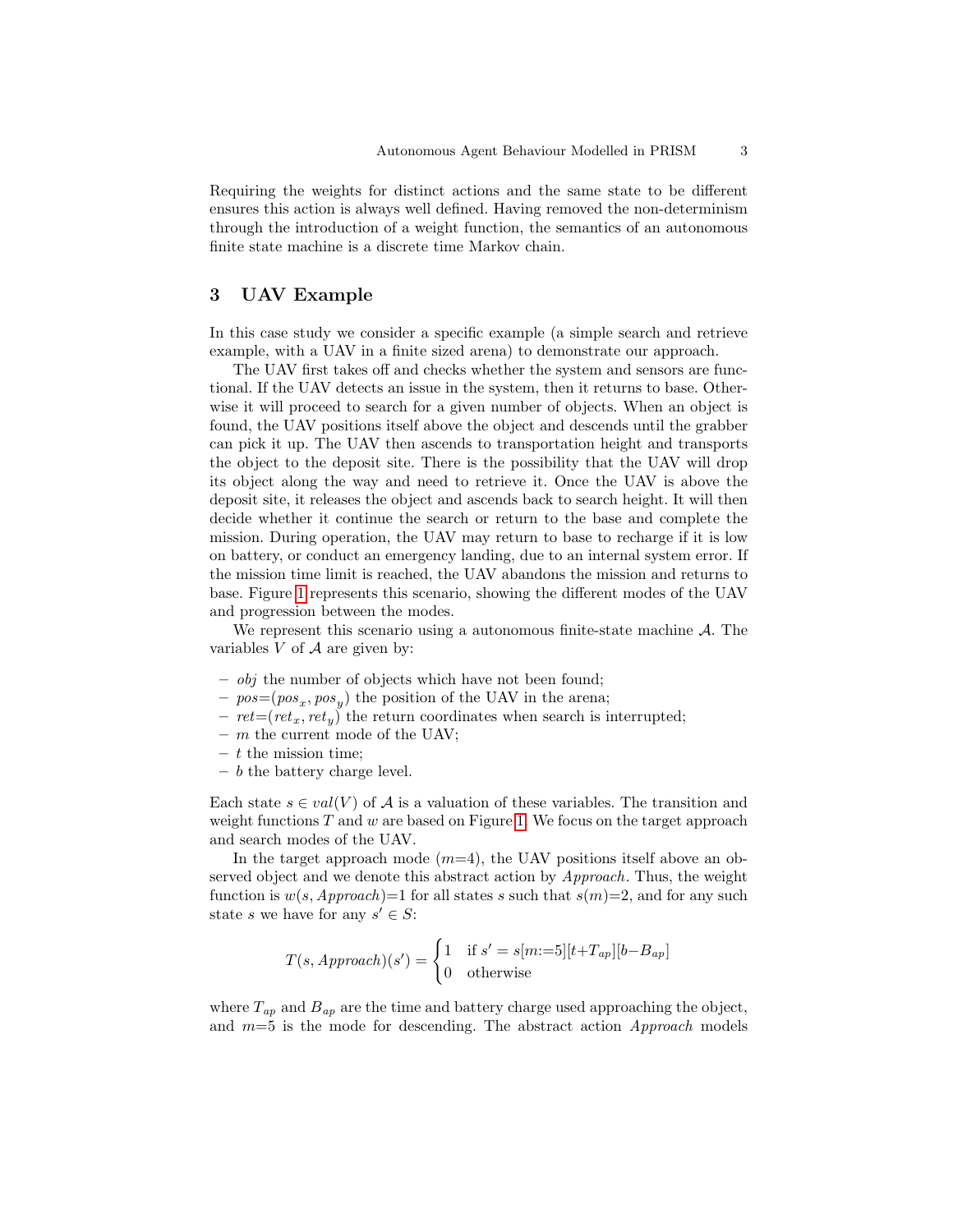

<span id="page-3-0"></span>Figure 1. The finite state machine representing the scenario.

several different operations of the UAV including the use of its camera and navigational system. A small-scale simulation model was built for this abstract action to provide the required quantitative data.

When the UAV is in search mode  $(m=3)$  there are two actions that can occur: Search and BatteryLow with the UAV continuing search if the battery charge level is above a certain threshold, and returning to base otherwise. The weight function for the *Search* action from any state s such that  $s(m)=3$  is given by:

$$
w(s, Search) = \begin{cases} 0 & \text{if } s(b) \leq B_{low} \\ 1 & \text{if } s(b) > B_{low} \end{cases}
$$

and for the BatteryLow action we have  $w(s, BatteryLow) = 1-w(s, Search)$ . Concerning the transition function we have for any  $s' \in S$ :

$$
T(s, Search)(s') = \begin{cases} 1 - \alpha & \text{if } s' = s[pos:=\Delta pos][t + \Delta t][b - \Delta b] \\ \alpha & \text{if } s' = s[pos:=\Delta pos][ret:=\Delta pos][m:=4][t + \Delta t][b - \Delta b] \\ 0 & \text{otherwise} \end{cases}
$$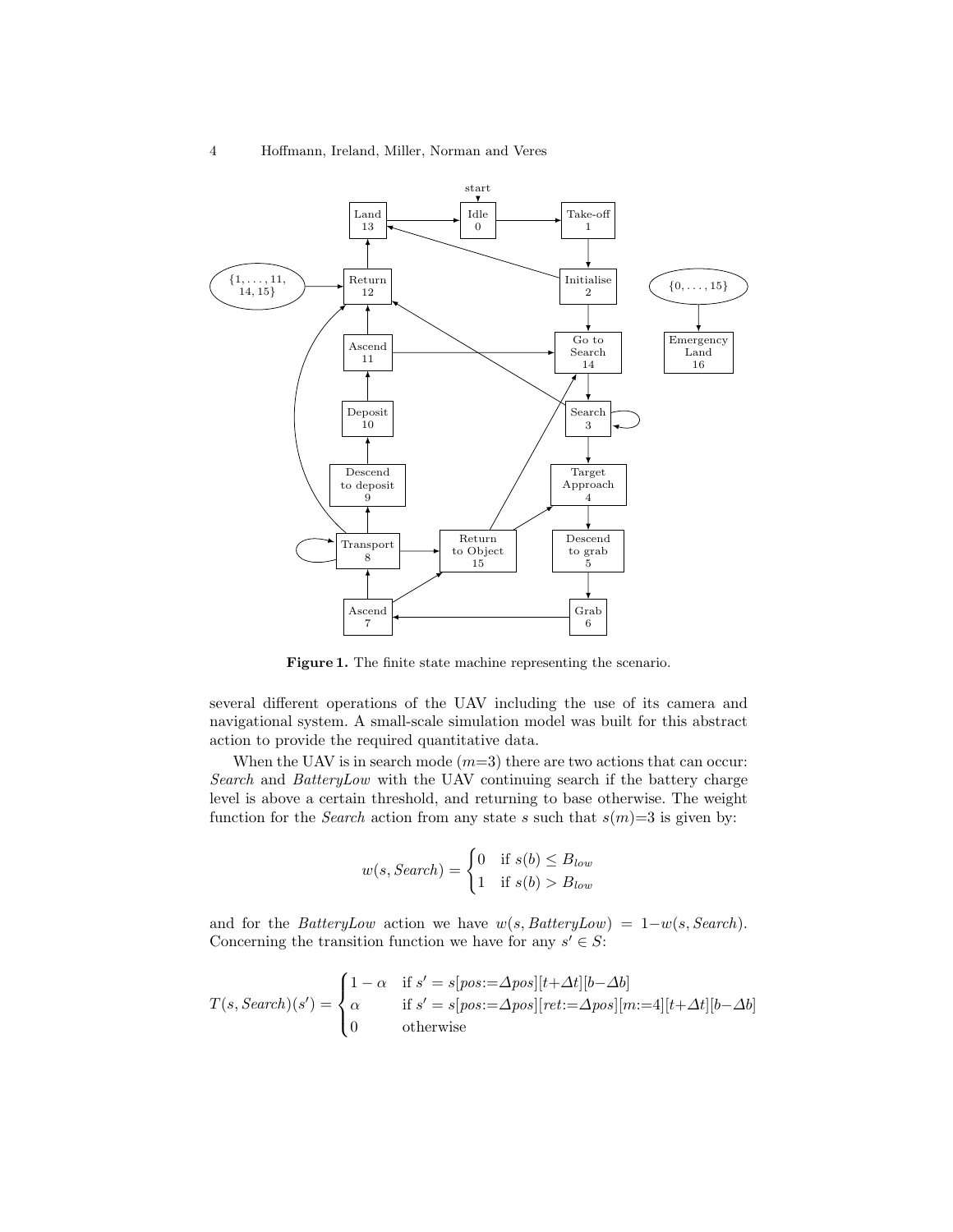

<span id="page-4-0"></span>Figure 2. Probability of completing the mission successfully by deadline T.

and  $T(s, BatteryLow)(s)=1$  if  $s'=s[pos:=\Delta pos][ret:=\Delta pos][m:=12][t+\Delta t][b-\Delta b]$ and 0 otherwise, where ∆pos denotes the movement from one discrete square in the arena to the next,  $\Delta t$  and  $\Delta b$  are the time and battery consumption of the UAV while moving one square. The UAV has probability  $\alpha$  of finding an object in a given position, if an object is found the UAV changes to mode  $m=4$  and ret is set to the current coordinates, as the search has been interrupted. If no object is found, the UAV continues searching.

#### 4 Results

We have modelled our scenario in the probabilistic model checker PRISM [\[6\]](#page-5-4), building small-scale simulation models to determine individual abstract actions to generate probabilistic and timing values. To encode the timing values in PRISM as integer variables we take the floor and ceiling, introducing nondeterminism into the model and upper and lower bounds for properties [\[5\]](#page-5-5). The experiments were performed on a computer with 16GB RAM and a 2.3 GHz Intel Core i5 processor.

The main properties of interest, concern the UAV successfully completing the mission (finding and depositing all objects within the time limit) and failing the mission (either due to an emergency landing, missing some objects or running out of time). We have also considered other properties including how often the UAV drops an object and how often it recharges during a mission, more details can be found in the repository [\[1\]](#page-5-6).

We have analysed two scenarios where there are 3 objects and a time limit of 900s, and 2 objects and a time limit of 500s respectively. For the first scenario the model has 116 191 709 states, was built in 488s and verifying a property varied between 298s and 813s. This is far more efficient than running Monte Carlo simulations, as simulating 10 000 runs of the same scenario takes over two weeks. For the second scenario the model has 35 649 503 states and model construction time was 77s.

For the first scenario, the maximum and minimum probabilities of the UAV completing a mission are 0.7610 and 0.6787 respectively. The maximum and minimum probabilities of running out of time are negligible, searching the arena